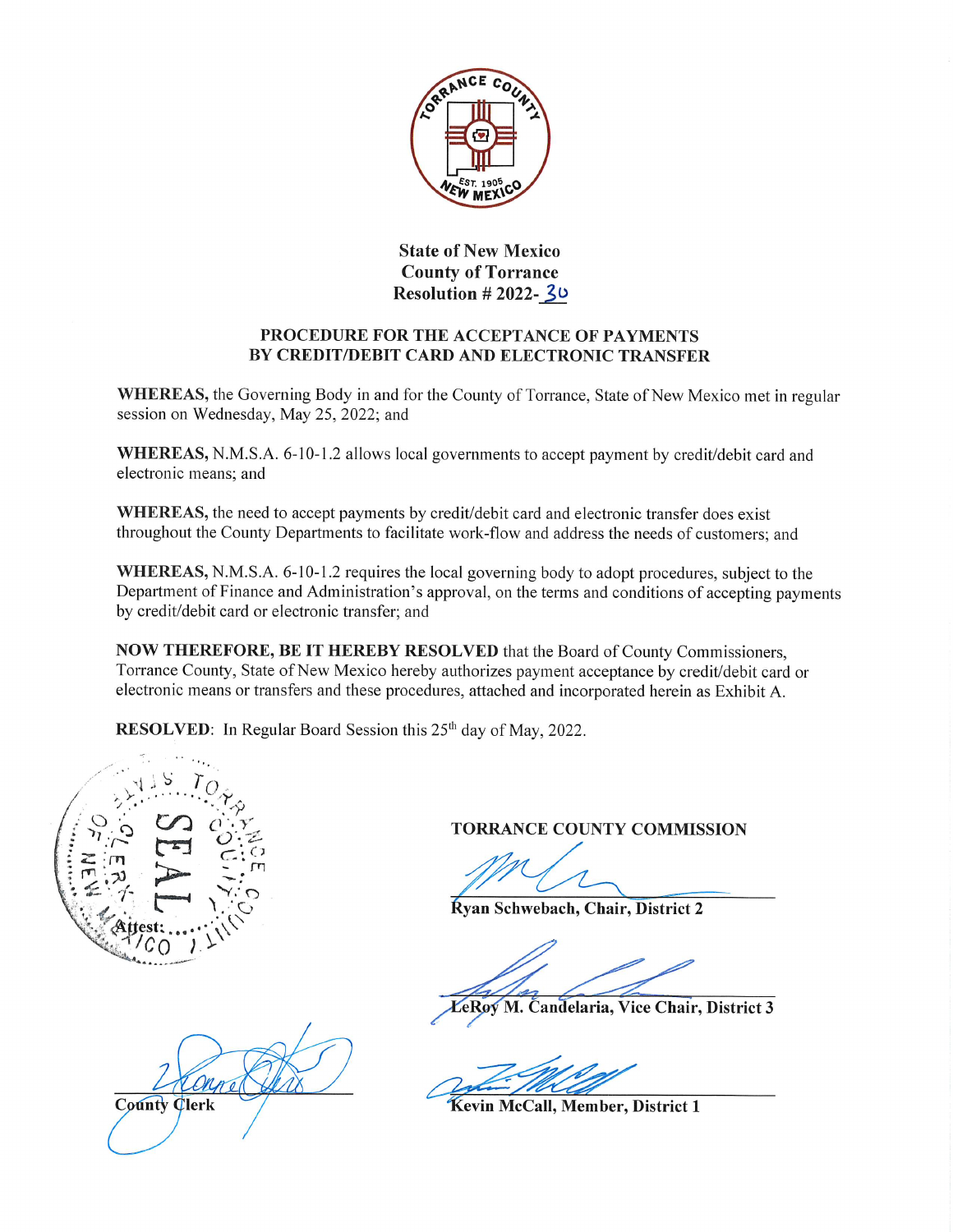### EXHIBIT A

## ACCEPT ANCE OF PAYMENTS BY CREDIT/DEBIT CARDS, ELECTRONIC CHECKS AND OTHER ELECTRONIC FUND TRANSFERS PROCEDURES

#### SECTION I: GENERAL PROVISIONS

- 1.1 User Applicability. This policy and its procedures apply to Elected Officials, all departments, agencies, personnel, individuals, volunteers, or other users authorized to accept credit/debit cards, electronic checks and other electronic fund transfers for, or otherwise under the supervision of, Torrance County Government.
- 1.2 Administration. The County Treasurer or the County Treasurer's designee shall be responsible for the administration of this Policy to ensure that all provisions of this policy are followed. Supplements of this policy issued by the County Treasurer shall be approved by the County Commission and copies of all Supplements shall be attached to and made a part of this policy.

## SECTION II: CREDIT/DEBIT CARDS & ELECTRONIC CHECKS

2.1 Credit/Debit Cards. Credit/debit card and electronic check services will be provided through the County's fiscal agent subject to the terms and conditions as set out in the fiscal agent agreement and/or with a third-party payment processor.

The fiscal agent and/or the third-party payment processor must provide their Payment Card Industry (PCI) compliance documentation to the County Treasurer as requested.

- 2.2 Service and/or Convenience Fees. Any service and/or convenience fee in connection with usage of credit/debit cards and electronic checks will be directly paid to the fiscal agent and/or third-party payment processor by the customer. All fees will be charged at the time of payment through a separate transaction.
- 2.3 **Online/Web Payments.** Acceptance of credit/debit cards and electronic checks from the Internet shall be done in a secure fashion and on a secure system provided by the fiscal agent and/or thirdparty processor.
	- A. Service and/or Convenience Fees. All service and/or convenience fees will be made clear to the customers at the time of the transaction. The customer will be asked to make a binding and easily auditable acknowledgement of the service and/or convenience fee which will be calculated after the customer enters the amount the customer intends to pay. Customers may terminate the transaction at any time prior to processing the payment.
	- **B.** Information. No credit/debit card, electronic check, or personal information related to the customer's credit/debit card or electronic clieck will the kept on the County's network, servers, or any County computer in conjunction with an online/web payment.
- 2.4 Point of Sale Machines. Each department taking credit/debit card payments over the counter are responsible to purchase the initial point of sale machine(s) or any machine upgrades from their respective department budget.
- 2.5 Over-the-Counter Payments. All over-the-counter payments will be accepted using the most current point of sale machine to ensure compliance with Payment Card Industry (PCI) standards.
	- A. Service and/or Convenience Fees. All service and/or convenience fees will be made clear to the customer at the time of the transaction. The customer will be notified by the employee or other user accepting the payment of the following: the amount of the service and/or convenience fee, that the service and/or convenience fee will appear as a separate transaction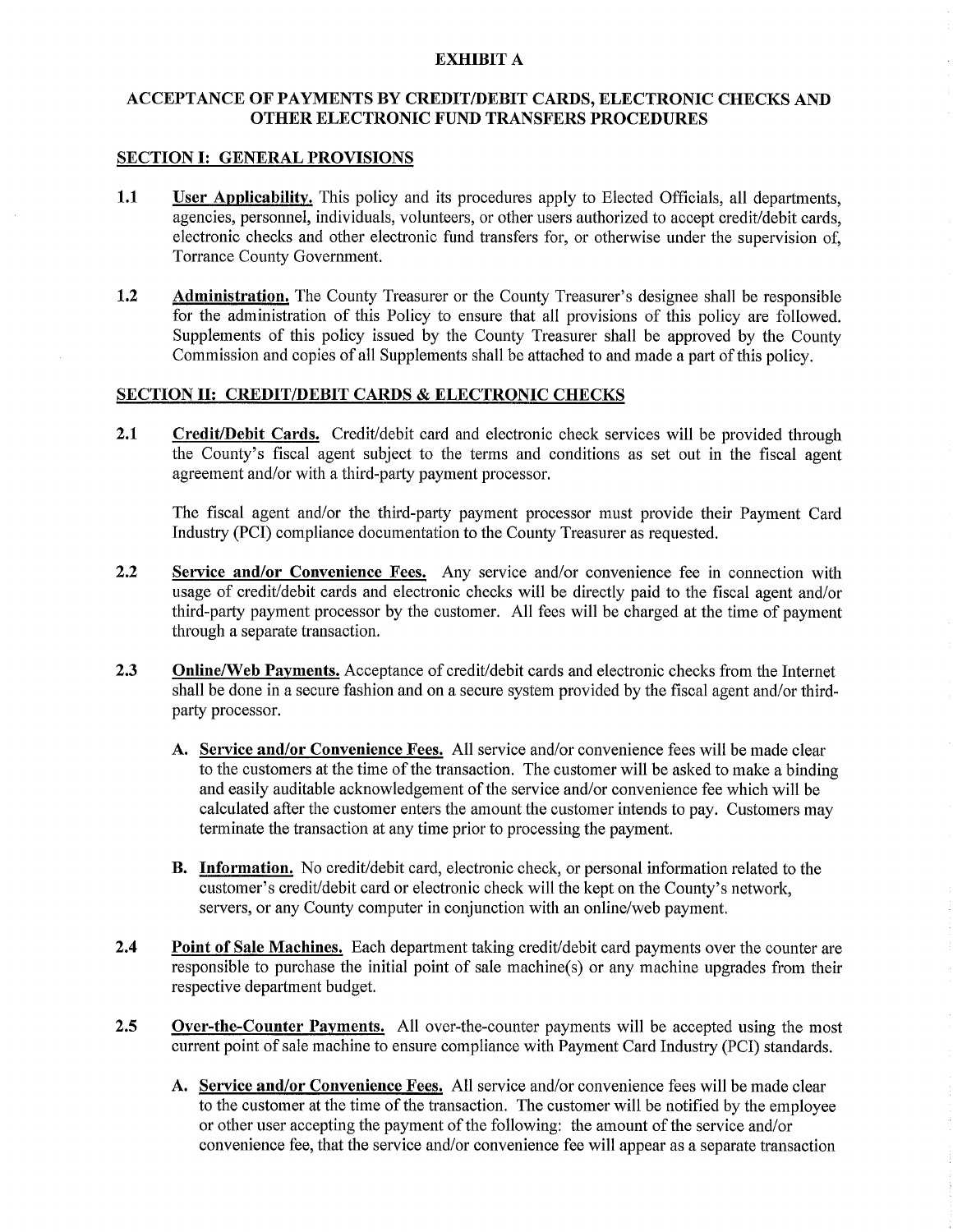on the customer's card and/or bank statement, and that these fees are not refundable once the transaction is processed. Customers may terminate the transaction or change payment methods at any time prior to processing the transaction.

- B. Information. No credit/debit card, electronic check, or personal information related to the customer's credit/debit card or electronic check will the kept on the County's network, servers, or any County computer in conjunction with an over-the-counter payment.
- 2.6 Department Responsibilities. Departments requesting the ability to accept payments via credit/debit cards and electronic checks must submit to the County Treasurer a written request for the ability to accept payments by these methods.
	- A. Compliance. All departments accepting payments via credit/debit cards and electronic checks must comply with these procedures to ensure the safety and protection of the customer and the County.
	- B. Tracking and Daily Balancing. Each department is responsible for tracking, researching, and recording all credit/debit card and electronic check transactions.

These transactions must be balanced daily and included in the daily deposit to the County Treasurer's Office.

The original, signed credit/debit card receipt for each transaction must be included with the daily deposit. If the original is damaged or lost, a written explanation must accompany a copy of the receipt as to how the original receipt was damaged or lost.

C. Failure to Comply or Misuse. The County Treasurer may deny or revoke a department's ability to accept credit/debit and electronic check payments for not adhering to these procedures or for misuse of electronic information.

## SECTION III: Electronic Fund Transfer (EFT) Payments

- 3.1 Department Responsibilities. Departments that receive payments for services and grant reimbursements sent by EFT to the County's financial institution, must notify the County Treasurer in writing prior to the commencement of the EFT payments.
	- A. Forms and Authorization. Only the County Treasurer or the County Treasurer's designee can initiate forms for EFT payments. At no time should any employee or other user fill out forms containing the County's banking information without the written approval of the County Treasurer. This is to ensure the safety and protection of County funds and to prevent fraud.
	- B. Compliance. All departments receiving EFT payments must comply with these procedures to ensure the safety and protection of the County from fraud.
	- C. Tracking and Deposit Slips. Each department is responsible for tracking, researching, and providing a deposit slip to the County Treasurer prior to the EFT payment arriving at the County's financial institution.